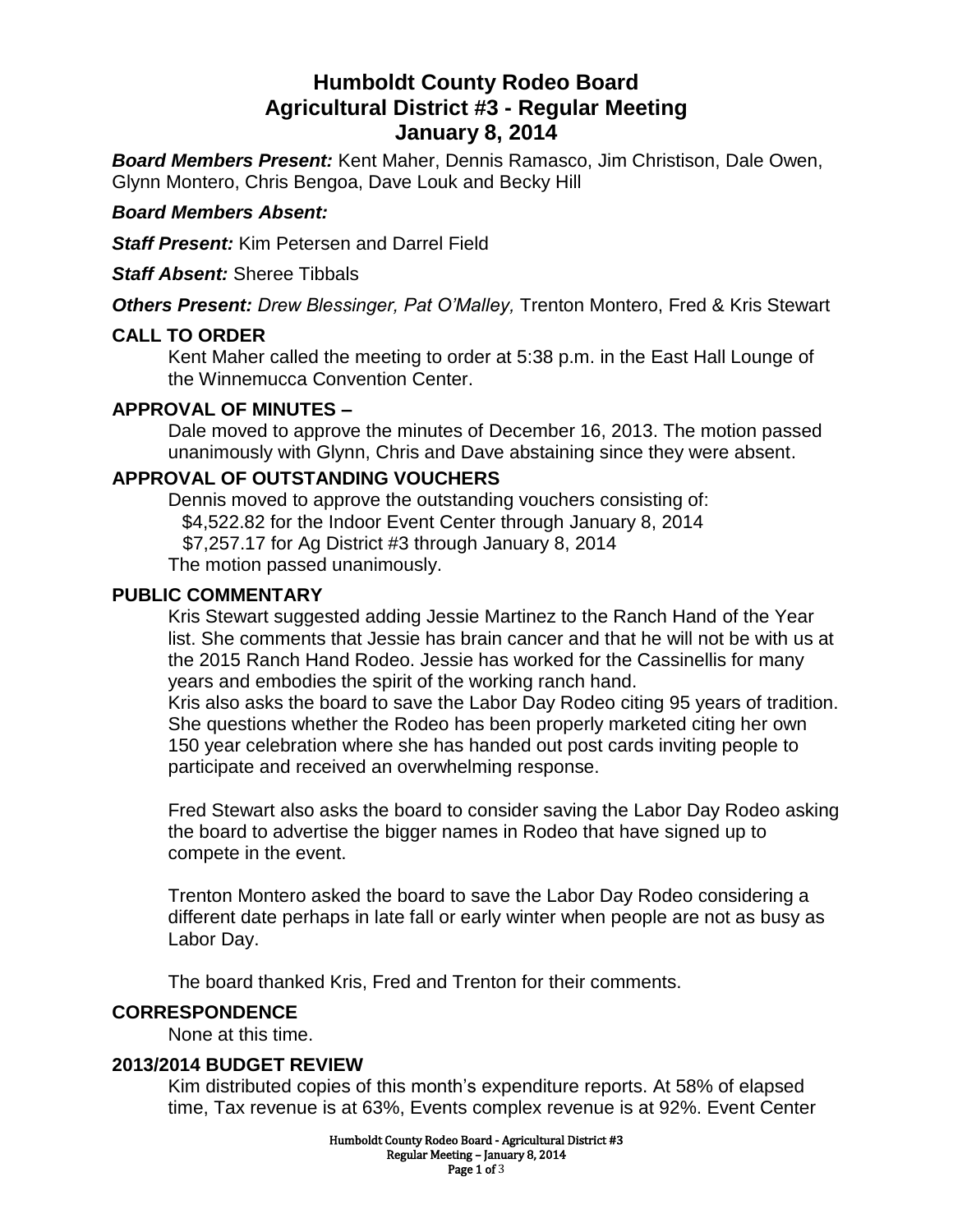revenue is at 80%. Total combined revenue is at 66%. Event Center expenses are at 31% and Fairgrounds expenses are at 44%. The combined total expenses are at 39%.

# **2014/2015 CAPITAL OUTLAY ITEMS**

Kim asked the board to consider items to request for the 2014/2015 budget cycle. He notes that we are in need of a new tractor for use on the grounds. He also notes that consideration should be given to upgrading the bathrooms in the exhibit hall to comply with ADHD requirements.

# **WINNEMUCCA EVENTS COMPLEX (WEC)**

a. Determination of Events Complex usage priority

Kim asks the board to prioritize usage of the facility by the 4-H office events compared to larger events where the exhibit hall and other facility venues can be rented to potential revenue generators.

Dave comments that the 4-H barn can be used for most events as could the carpeted area in the exhibit hall.

The board notes that many of the 4-H events have only a  $4-5$  participants and do not require the entire hall.

The board suggests limiting the 4-H office to event bookings up to 3 months out. The board also invites staff to return to the board for decisions on case by case basis.

# **EVENTS UPDATES, REPORTS AND SCHEDULING**

a. Ranch Hand Rodeo

Kim presented a list of last year's teams who did and did not sign up for our 2014 Ranch Hand Rodeo.

i. Food Concession Update Kim has a second meeting scheduled with Lori at 3<sup>rd</sup> Street Bistro. Kim is optimistic that they can handle the crowd.

# b. Labor Day Events

i. Rodeo Proposal – Drew Blessinger

Drew Blessinger and Pat O'Malley of Slash T addressed the board.

Drew and Pat note that the Labor Day Rodeo is a deep rooted tradition in Winnemucca and Humboldt County and ask the board to consider what can be done to save the Rodeo.

Drew and Pat offer to work with us on everything about producing the rodeo including the price, added prize money and adding local events such as Calf Riding, mutton busting or steer decorating. Drew comments that whatever time and effort are required that he and the company want to be part of the solution for continuing the Labor Day Rodeo Tradition.

The board asked what happened to the contestants this year citing a steep decline in some events.

Pat notes that changing to a one day PRCA rodeo created some problems with getting contestants but of the contestants who signed up only one did not make it. He claims that this is almost unheard of for a PRCA rodeo.

Drew notes that there are far fewer contestants in the amateur circuits and changing back to an amateur format would be a mistake for getting contestants.